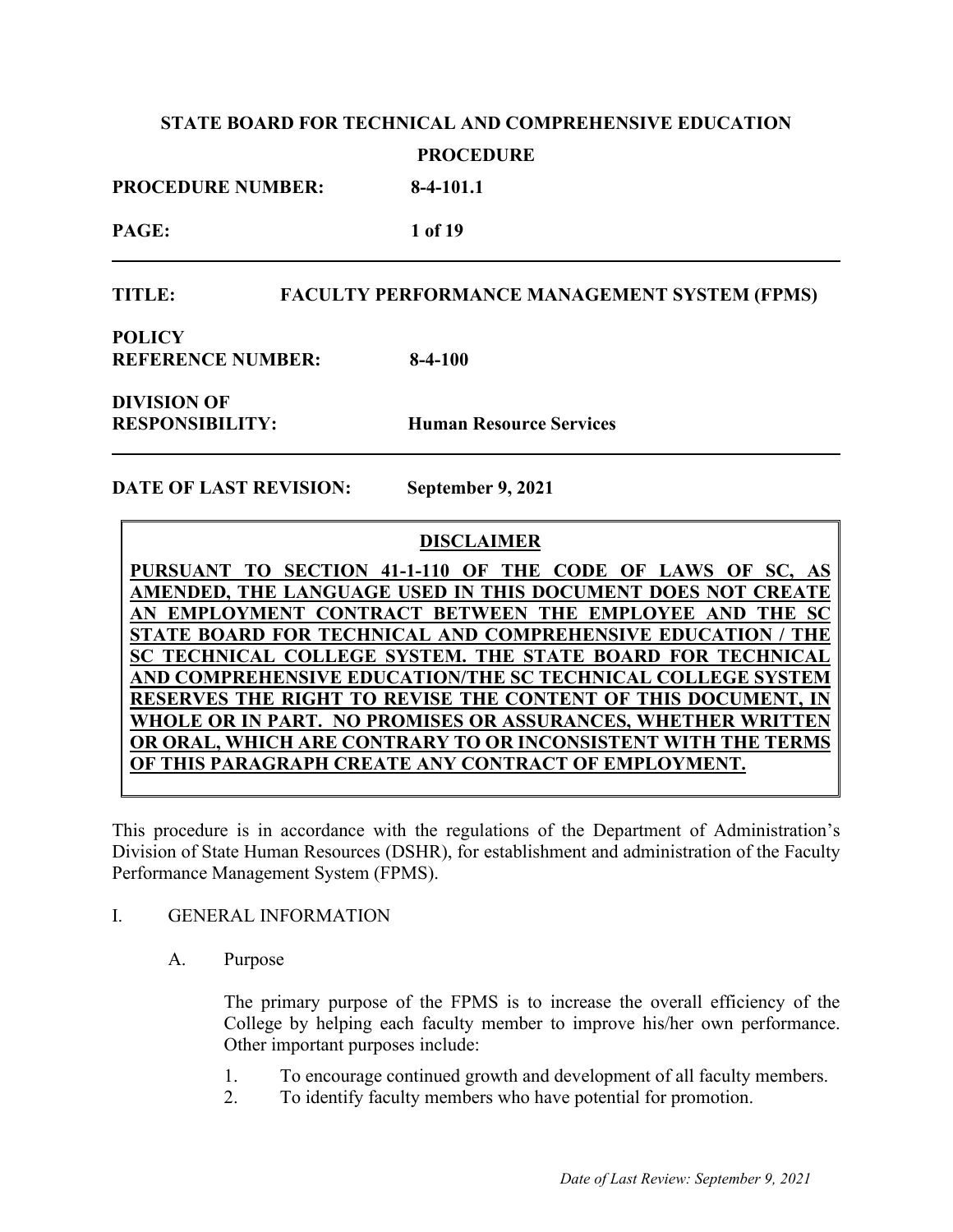|                 | 8-4-101.1<br><b>PROCEDURE NUMBER:</b>                                                                                                                                                                                                                                                                                                                                    |
|-----------------|--------------------------------------------------------------------------------------------------------------------------------------------------------------------------------------------------------------------------------------------------------------------------------------------------------------------------------------------------------------------------|
| PAGE:           | 2 of 19                                                                                                                                                                                                                                                                                                                                                                  |
|                 | 3.<br>To provide information to faculty members, supervisors, and managers to<br>use in making work-related decisions.                                                                                                                                                                                                                                                   |
|                 | To assist management in assigning work and delegating responsibility<br>4.<br>based on a mutual understanding of the faculty member's skills and<br>abilities.                                                                                                                                                                                                           |
|                 | To enhance other Human Resource Management administration<br>5.<br>components such as selection and classification.                                                                                                                                                                                                                                                      |
|                 | To provide an accurate and objective method for evaluating faculty<br>6.<br>performance.                                                                                                                                                                                                                                                                                 |
|                 | To provide documentation to support recommendations for salary increases,<br>7.<br>promotions, reassignments, demotions, and terminations.                                                                                                                                                                                                                               |
|                 | 8.<br>To maintain a documented history of the faculty member's performance.                                                                                                                                                                                                                                                                                              |
|                 | 9.<br>To recognize faculty member strengths and identify training needs.                                                                                                                                                                                                                                                                                                 |
| <b>B.</b>       | Faculty Members to be Appraised                                                                                                                                                                                                                                                                                                                                          |
|                 | All faculty members who occupy FTE positions shall have his/her performance<br>evaluated in accordance with the FPMS program. For faculty who work during the<br>summer, summer performance shall be included in the overall evaluation.                                                                                                                                 |
|                 | The provisions of this procedure address the appraisal process of both probationary<br>and covered faculty members. Although not mentioned specifically in this<br>procedure, faculty members exempt from coverage under the State Employee<br>Grievance Procedure Act shall also be given annual performance appraisals (with<br>the exception of temporary employees). |
|                 | Temporary grant and time-limited project faculty members are not covered by<br>FPMS, but they should receive regular performance feedback.<br>The System<br>Office/College may use the FPMS to provide feedback.                                                                                                                                                         |
| $\mathcal{C}$ . | Orientation and Training                                                                                                                                                                                                                                                                                                                                                 |
|                 | Orientation on the FPMS for all faculty members of the South Carolina Technical<br>College System (SCTCS) is encouraged.                                                                                                                                                                                                                                                 |
|                 | Supervisory faculty members should also receive training that will concentrate on<br>the criteria for evaluating the individuals he/she supervises.                                                                                                                                                                                                                      |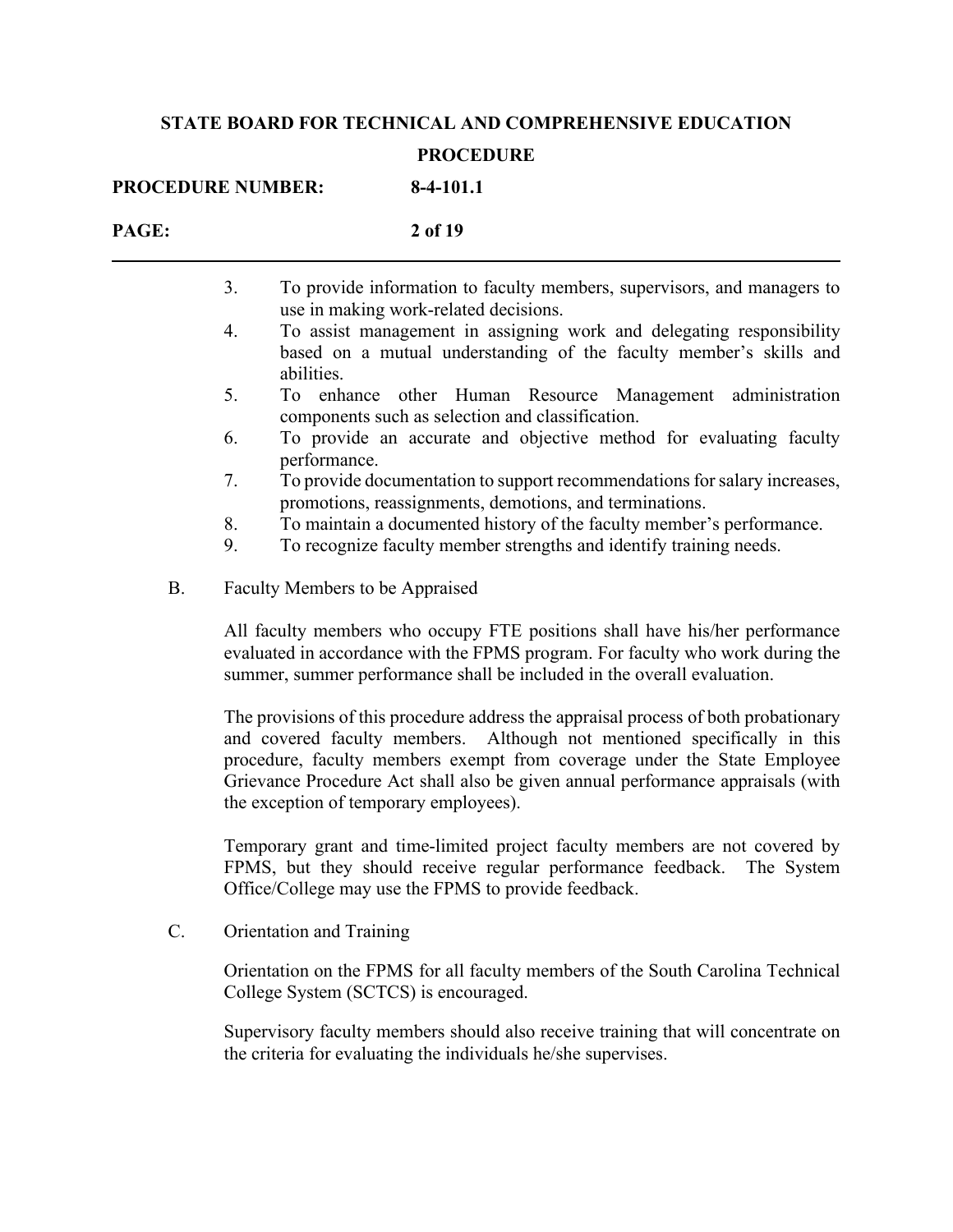| <b>PROCEDURE NUMBER:</b> | $8-4-101.1$ |
|--------------------------|-------------|
| PAGE:                    | 3 of 19     |

#### D. Retention and Dissemination

All performance appraisal documents shall become a permanent part of the faculty member's official personnel record. The supervisor is encouraged to give the faculty member a copy of both the approved planning and appraisal documents at the time of discussion.

Upon request, however, the faculty member shall be furnished a copy of the performance appraisal document along with copies of the permanent attachments including the planning document and the final appraisal document. It is acceptable for the planning and appraisal documents to be created and maintained via a secure (password protected) electronic system. If such a system is used, approval through the system will be considered the required signature of the faculty member, Rating Officer, and Reviewing Officer referenced throughout this procedure. Faculty members shall be able to view and print the approved documents.

#### E. Documentation

Only the standard SCTCS form or other approved document format shall be used for FPMS purposes.

### II. DEFINITIONS

### A. Rating Officer

The Rating Officer is the faculty member's immediate supervisor. All planning documents and performance appraisals shall be written by the Rating Officer who has first-hand experience or knowledge of the work being performed. The Rating Officer is responsible for the overall performance appraisal and for providing the faculty member with ongoing feedback on the performance of his/her duties and responsibilities. It is mandatory for all Rating Officers to be evaluated on the timely completion of each faculty member's planning document and performance appraisal.

Before the Rating Officer reviews either the planning document or final appraisal with the faculty member, he/she must review the document with the Reviewing Officer (see Section II.B.). The Rating Officer will then schedule a conference for discussion of the document with the faculty member. Both the planning and appraisal document must bear the signature of the Rating Officer, the Reviewing Officer, and the faculty member (if possible). If a faculty member refuses to sign, notation should be made on the document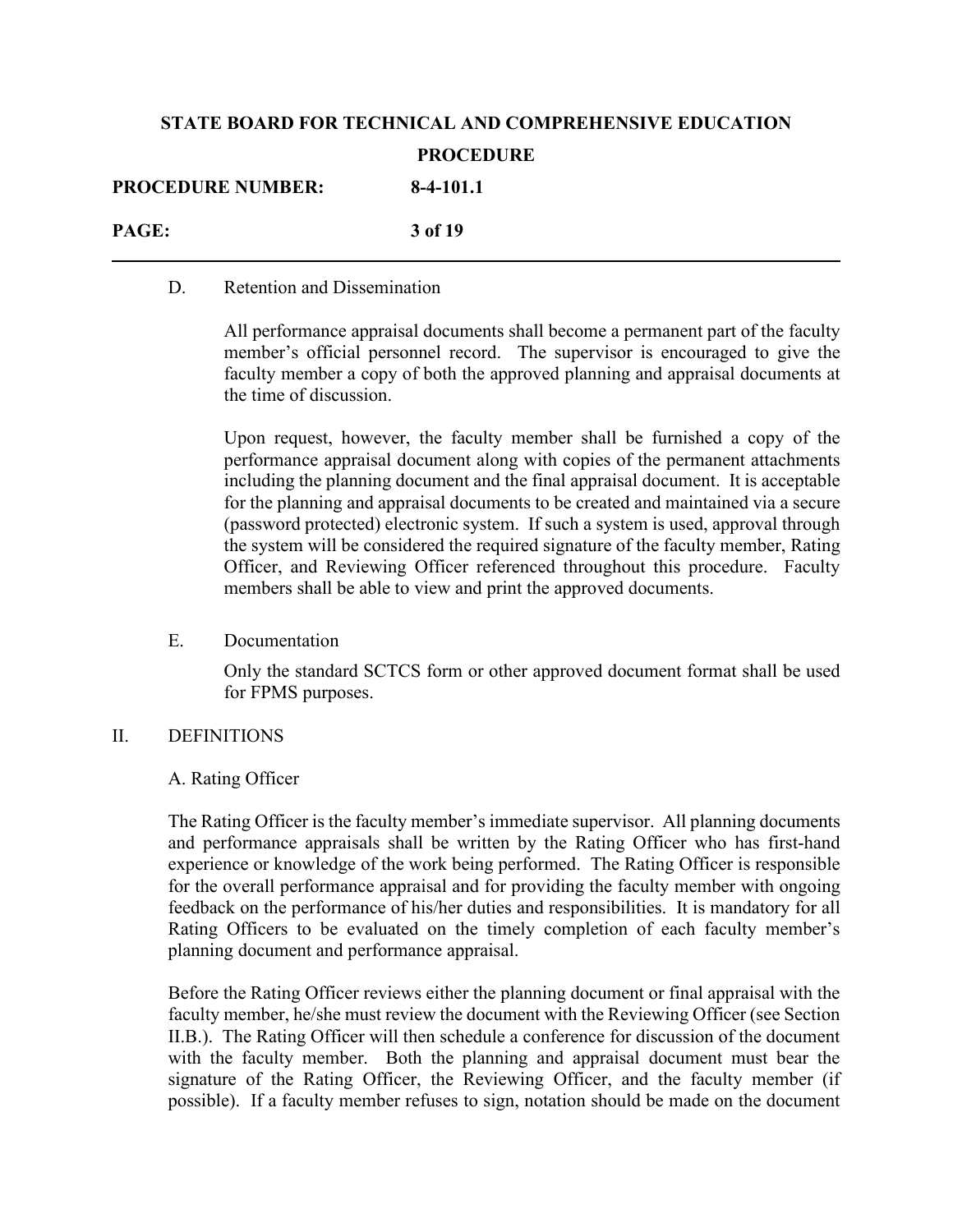| <b>PROCEDURE NUMBER:</b> | $8-4-101.1$ |
|--------------------------|-------------|
| PAGE:                    | 4 of 19     |

of this fact. If possible, the notation shall be witnessed by one signature of the Reviewing Officer or an employee of equal or higher band than the Rating Officer.

The Rating Officer may solicit informal feedback from multiple sources relevant to assist in evaluating the faculty member. These sources should be identified to the faculty member in the faculty member's planning document.

### B. Reviewing Officer

The Reviewing Officer shall be the supervisor of the Rating Officer. The College President may designate additional levels of review. The Reviewing Officer is responsible for reviewing the planning document and performance appraisal developed by the Rating Officer<sup>[1](#page-3-0)</sup>. The Reviewing Officer may provide comment on the success criteria selected and the overall rating. If agreement cannot be reached between the Rating Officer and Reviewing Officer, the Reviewing Officer may not change the overall rating, except with approval of the College President before the appraisal is discussed with the faculty member.

### III. LEVELS OF PERFORMANCE

A. Job Functions (duties plus success criteria), Objectives and the Overall Rating will be evaluated as follows:

UNSUCCESSFUL - Substandard work performance that is below the job requirements and expectations as evaluated according to the success criteria. Before this rating is given, a review process must take place that includes a "Warning Notice of Substandard Performance" and meetings with the faculty member. (See Substandard Performance, Section V.E.). Any faculty member who receives an overall rating of "Unsuccessful" must be removed from the position (reassigned, demoted or terminated).

SUCCESSFUL - Work that meets the expectations and requirements of the assigned position throughout the rating period as evaluated according to the success criteria (see Section IV). Performance may fluctuate during the rating period to include exceeding the job requirements and expectations in some areas.

<span id="page-3-0"></span><sup>&</sup>lt;sup>1</sup> In extenuating circumstances (i.e. extended illness, vacancy) the Reviewing Officer shall serve as the Rater in the evaluation process with the approval of the System /College President or designee.

<sup>2</sup> Initial faculty appointments shall be in a probationary employment status for two full academic years' duration. For more information, reference procedure #8-2-102.1; Compensation Plan for Unclassified Faculty Personnel.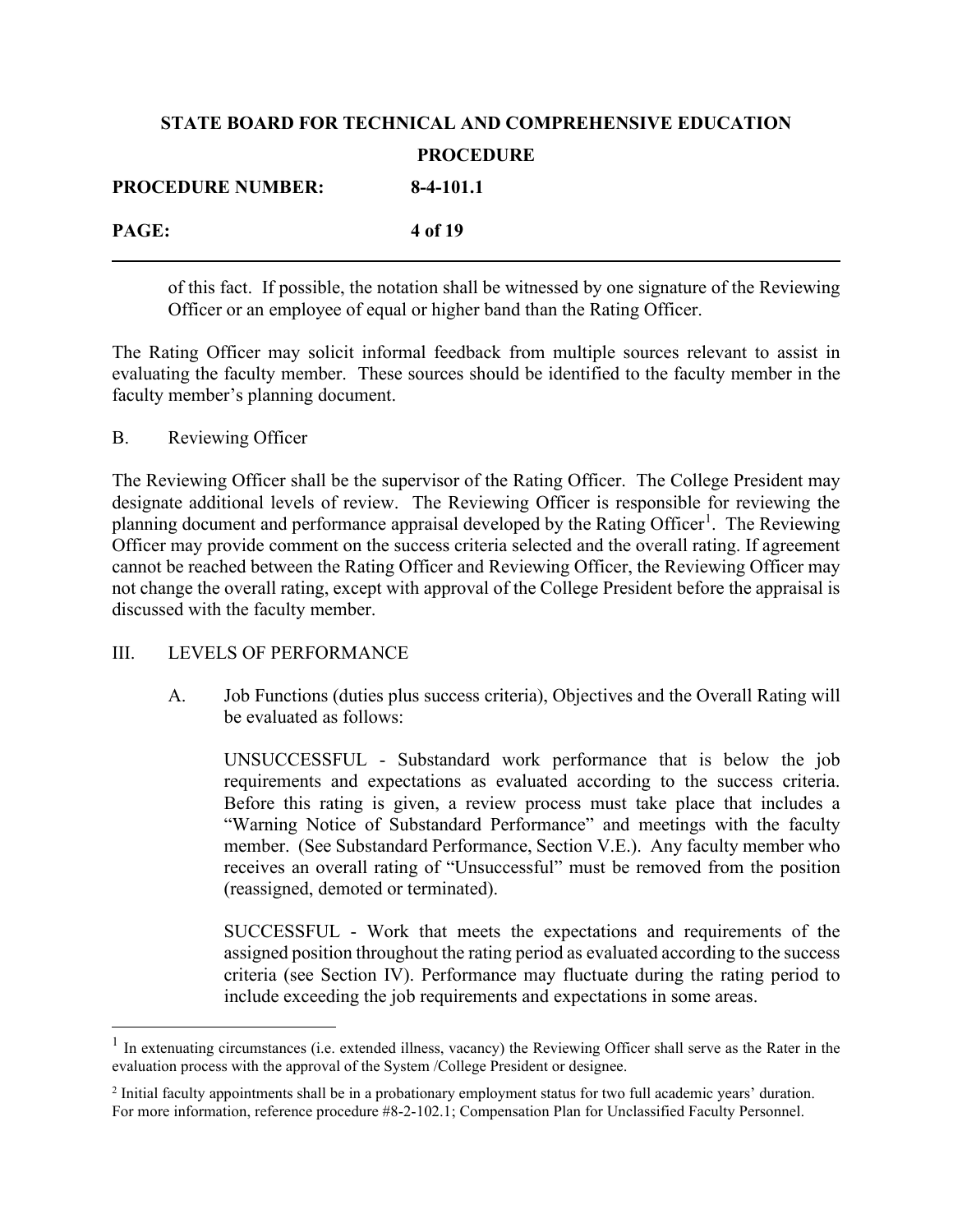| <b>PROCEDURE NUMBER:</b> | $8-4-101.1$ |
|--------------------------|-------------|
| PAGE:                    | 5 of 19     |

EXCEPTIONAL - Work that is consistently above the expectations and requirements of the job as evaluated according to the success criteria throughout the rating period. For the Overall Rating, a detailed explanation is required to support a rating of "Exceptional."

B. Performance Characteristics

Performance characteristics, if used, should be evaluated as either "Pass" (meets requirements) or "Fail" (fails to meet requirements). It shall be mandatory for all supervisors or managers to be rated on all of the management performance characteristics.

#### IV. FPMS DOCUMENT

#### A. Planning Document

Within six (6) weeks of the beginning of the rating period the Rating Officer and the faculty member should have a planning conference. The conference will include a review of job functions, objectives (optional) and performance characteristics. Additionally, success criteria should be reviewed for each job function and objective (optional for non-management faculty) if used. Job functions and objectives should be updated as necessary for substantial changes in position requirements.

The Rating Officer should initially meet with the faculty member to discuss the planning document and how it relates to the faculty member's job functions (and objectives, if used) for the upcoming year. After this discussion, the Rating Officer shall complete the planning document. Prior to discussing the completed planning document with the faculty member, the Rating Officer will meet with the Reviewing Officer to discuss the planning document. Once the planning document is approved by the Rating Officer and Reviewing Officer, the Rating Officer will meet with the faculty member to review the planning document. It shall be mandatory for all Rating Officers to be evaluated on the timely completion of each faculty member's planning document and performance appraisal.

Each faculty member will certify that he/she has reviewed the planning document. In those instances where the Rating Officer and faculty member cannot agree upon the items in the planning document, the Rating Officer's decision will be final. The faculty member should be given a copy of the planning document by the Rating Officer so that he/she can reference the criteria during the rating period. Should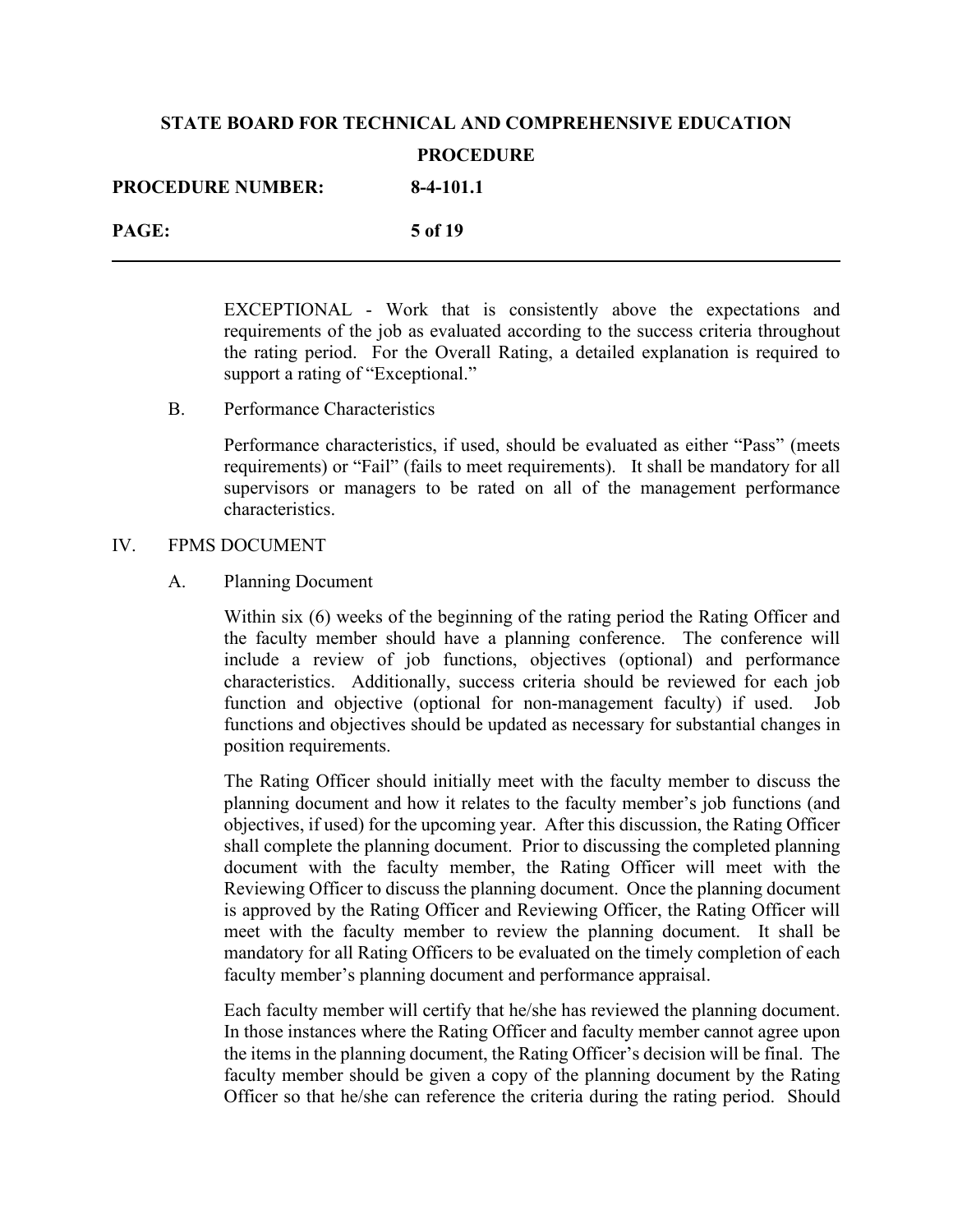| <b>PROCEDURE NUMBER:</b> | $8-4-101.1$ |
|--------------------------|-------------|
| PAGE:                    | 6 of 19     |

substantial changes occur to the faculty member's job during the rating period, the planning document should be modified to incorporate such changes.

### B. Success Criteria

Success criteria statements are required and must be defined for each job duty and objective on which a faculty member is evaluated. Success criteria are statements/explanations of factors that specify the level of performance necessary to obtain a "Successful" rating. Performance characteristics may be alternatively reflected through success criteria.

#### C. Job Functions

A job function is defined as a job duty plus related success criteria. Job functions are those overall job responsibilities that are unique to a particular position description. Job functions relate specifically to a faculty member's position, but generally not at a detailed level. The development of job functions is the most critical aspect of developing criteria to evaluate the faculty member because it is job specific. Therefore, it is imperative that the faculty member's planning document be current and accurately reflects the duties and responsibilities of the position description. Success criteria must be defined for each job duty.

The Rating Officer will be responsible for developing job functions after discussing the faculty member's position description with the faculty member. During the review of the planning document the Rating Officer and faculty member will have the opportunity to discuss the accuracy of the job functions as they relate to the work performed by the faculty member. Should the Rating Officer decide to change the job duties to be evaluated, the Rating Officer will in turn modify the faculty member's planning document and position description to reflect the change; however, if just the success criteria is changed, only the faculty member's planning document will be modified to reflect the change. Should the Rating Officer feel that the job functions accurately reflect the areas of responsibility desired in a particular position, no change will be made. In those instances where the Rating Officer and faculty member cannot agree upon the job functions, the Rating Officer's decision will be final. It shall be mandatory for all Rating Officers to be evaluated on the timely completion of each faculty member's planning document and performance appraisal.

It is suggested that, for the purpose of the planning document and performance appraisal, no job function should consist of less than ten percent (10%) of the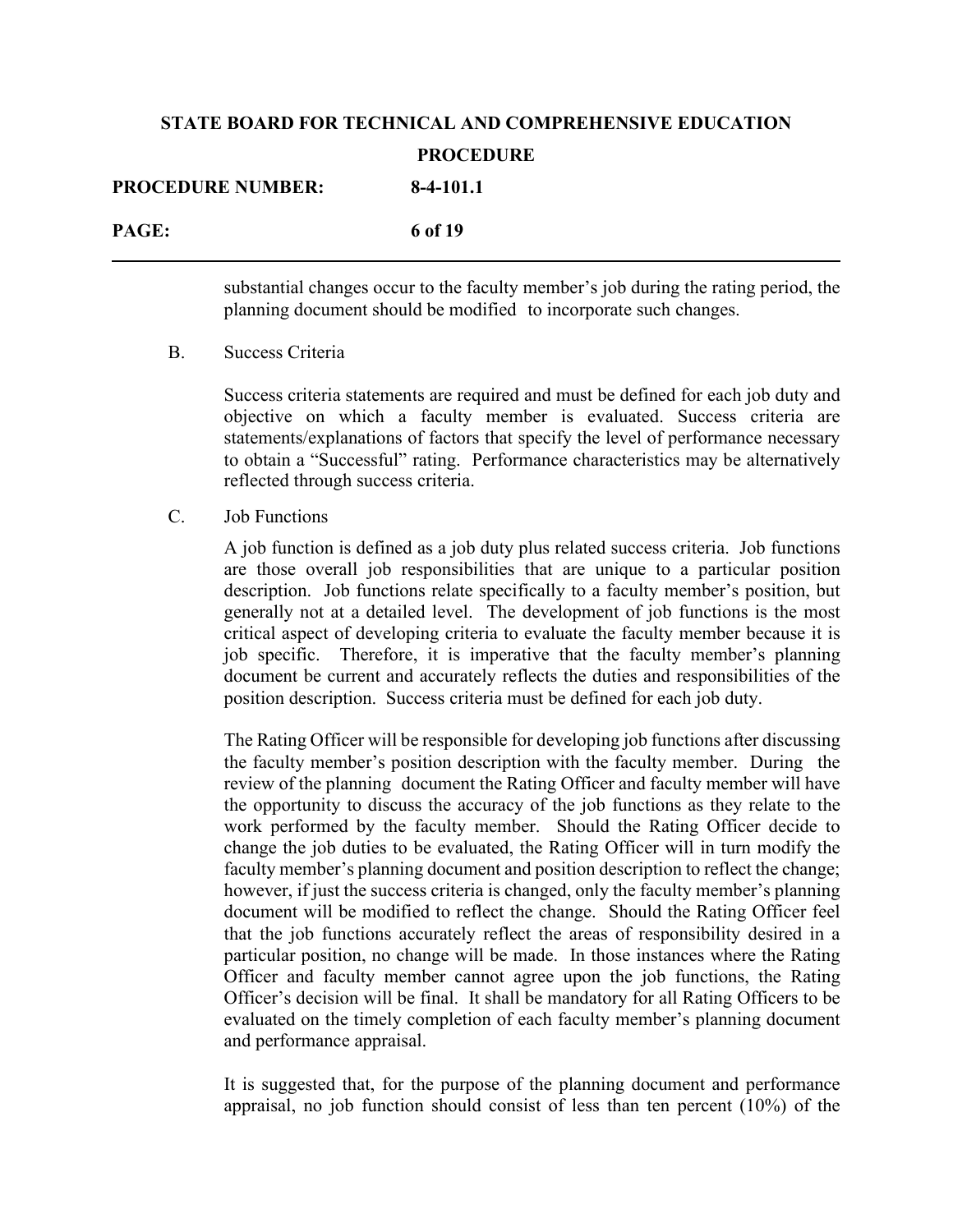| <b>PROCEDURE NUMBER:</b> | $8-4-101.1$ |
|--------------------------|-------------|
| PAGE:                    | 7 of 19     |

faculty member's specific job duties. Items of less than ten percent (10%) may be able to be evaluated together with other items. When Rating Officers are having difficulty developing job functions, he/she should consult his/her Human Resources Officer for assistance.

#### D. Objectives

Objectives are those specific projects, programs or other nonrecurring issues that should be focused upon by the faculty member during the rating period. These projects, programs, or other non-recurring activities may be at the direction of the Rating Officer or jointly determined by the faculty member and Rating Officer.

Assignment of objectives to faculty members is optional; however, if used, success criteria must be developed for each objective. Objectives may be added or deleted during the rating period. Objectives should only be replaced or deleted if the objectives are no longer important or not a priority to the department. Objectives may be added if the completion date is within the rating period.

Objectives, if used, must be a factor in determining the overall faculty member performance rating and shall be rated based on the three (3) levels of performance.

#### E. Performance Characteristics

Performance characteristics may be used to clarify the expectation of the Rating Officer. If used, the performance characteristics selected may only be used as a communication tool to emphasize those items that are important to success in performing the job functions (and objectives, if used) in the planning document. The performance characteristics shall be given no weight in the determination of the overall performance rating. Ratings given on the performance characteristics should be either "Pass" or "Fail." Comments should be made for any ratings of "Fail."

In addition to general performance characteristics, all management performance characteristics for supervisors and managers are required. Management performance characteristics are designed to evaluate supervisors and managers on their ability to plan, organize, control, motivate, develop, promote equal opportunity, and complete planning documents, and appraisals. All supervisors will be rated on each assigned management characteristic as either "Pass" or "Fail." Additional management characteristics may be added if they relate specifically to the job.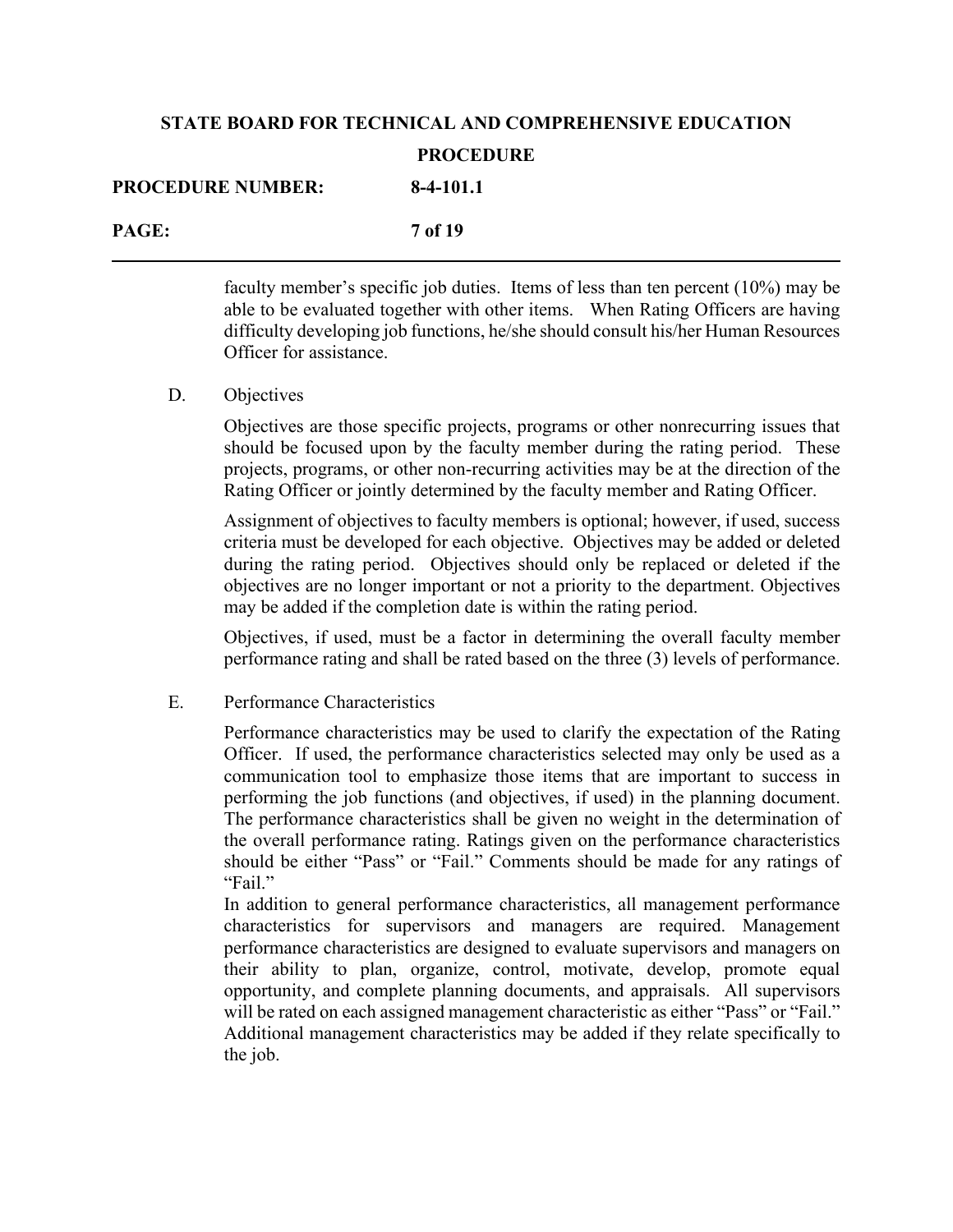| <b>PROCEDURE NUMBER:</b> | $8-4-101.1$ |
|--------------------------|-------------|
| <b>PAGE:</b>             | 8 of 19     |

#### F. Overall Summary

In the overall summary, the overall rating is determined and space is provided for a Rating Officer to include written comments.

A written justification/rationale is required to be made by the Rating Officer for any faculty member whose overall performance rating is either "Exceptional" or "Unsuccessful." Written comments are encouraged, but not required, for a "Successful" rating. A faculty member's strengths and areas with opportunities for improvement relating to his/her performance during the rating period should be noted.

The Rating Officer is encouraged to provide comments recommending actions to be taken by the faculty member or College to improve or maintain the faculty member's performance or potential.

A separate written response may be made by the faculty member if he/she wishes to express an opinion (agreement or disagreement) regarding the performance appraisal.

### V. TYPES OF PERFORMANCE APPRAISALS

### A. Probationary Performance Appraisal

The performance of each faculty member who has been given an original appointment shall be appraised prior to the completion of his/her probationary period of state service<sup>[2](#page-7-0)</sup>. The probationary period may not be extended. The probationary review date marks the beginning of a new review period. Failure to complete a performance appraisal prior to the end of the probationary period will by default automatically give the faculty member a "Successful" performance rating with all rights and privileges of a covered faculty member and permanent status in the class. Until a faculty member has successfully completed the probationary period and obtained permanent status in the class, the faculty member has no grievance rights under the State Employee Grievance Procedure Act; therefore, a supervisor is not required to follow the "Substandard Performance Process" prior to terminating a probationary faculty member. If a faculty member

<span id="page-7-0"></span><sup>&</sup>lt;sup>2</sup> Initial faculty appointments shall be in a probationary employment status for two full academic years' duration. For more information, reference procedure #8-2-102.1; Compensation Plan for Unclassified Faculty Personnel.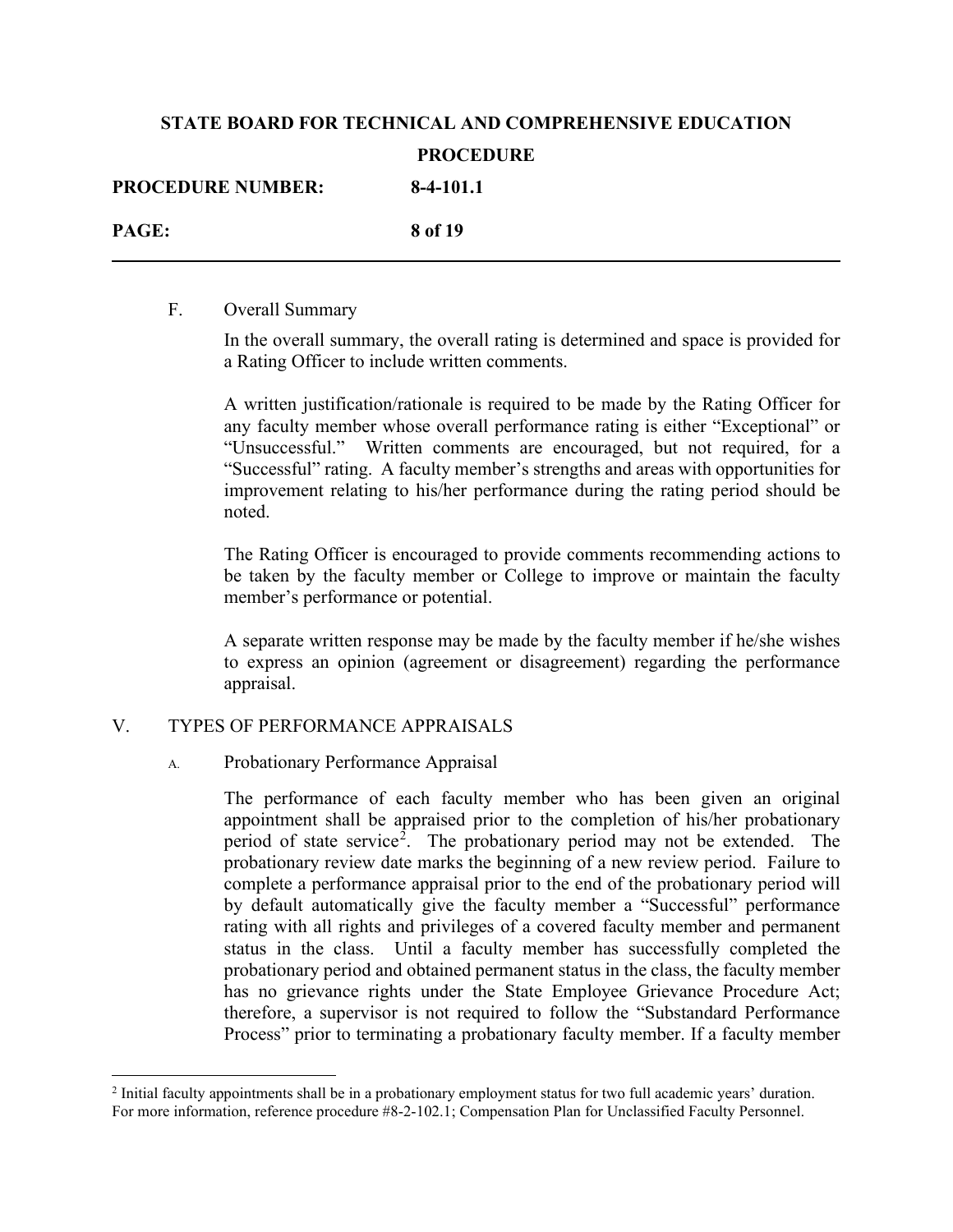| <b>PROCEDURE NUMBER:</b> | $8-4-101.1$ |
|--------------------------|-------------|
| <b>PAGE:</b>             | 9 of 19     |

is not performing satisfactorily during the probationary period, the faculty member must be terminated before completing the probationary period and becoming a covered faculty member. The "Successful" rating is the equivalent to the "Meets" performance rating referenced in the State Employment Grievance Procedure Act.

After satisfactory completion of the probationary period, a Short Year Planning Document and a Short Year Appraisal may be required to transition the employee to the faculty universal performance appraisal (UPA) date.

### B. Trial Period Appraisals

Each covered classified employee who has been promoted, reclassified, reassigned or transferred to a faculty position in which he/she has not held covered status in the unclassified state title, shall have the performance review date reestablished six (6) months from the date of the action. The performance review date marks the beginning of a new review period. If a faculty member does not receive a performance appraisal prior to the six (6) month trial review date, the faculty member will receive a "Successful" performance rating by default and obtain permanent status in the new classification. The six (6) month trial period may be extended up to ninety (90) calendar days upon written notice of the extension to the faculty member prior to the end of the initial six (6) month period and the review date shall be advanced for the time period such extension is in effect.

The "Substandard Performance Process" is not required to demote or reclassify downward a faculty member in trial status to the same class or a class in an equal payband from which promoted, if the demotion or reclassification occurs within the trial period. The "Substandard Performance Process" is also not required to demote or reclassify downward a faculty member in a trial status to a class in an equal or higher pay band from which promoted if the demotion or reclassification occurs within the trial period. The faculty member in trial status may not grieve such demotion. The faculty member in trial status may not be terminated or demoted to a class in a lower pay band than that from which promoted for performance reasons without following the "Substandard Performance Process."

After satisfactory completion of the trial period, a Short Year Planning Document and a Short Year Appraisal may be required in order to transition the faculty member to the faculty universal performance appraisal (UPA) date.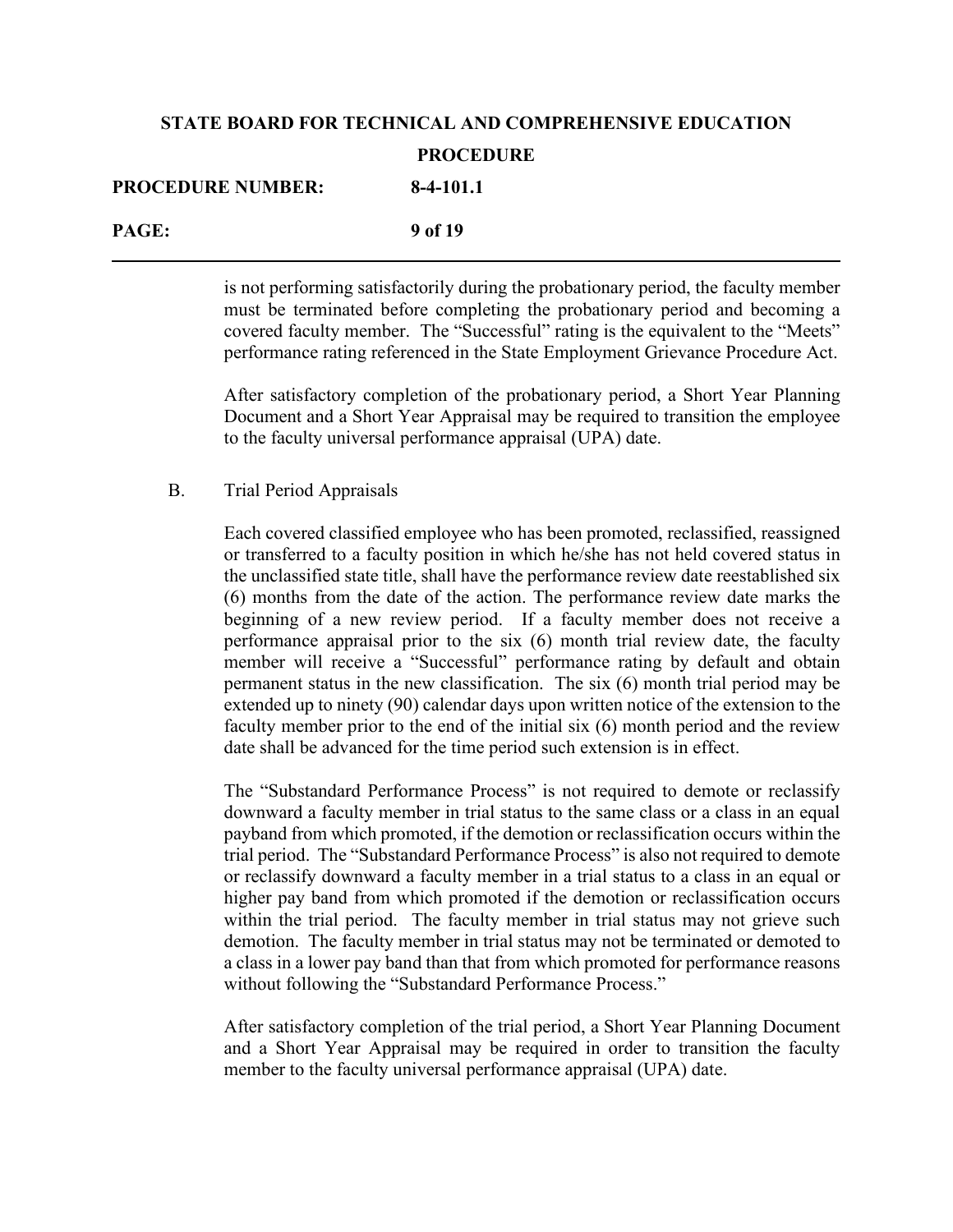| <b>PROCEDURE NUMBER:</b> | 1110 C.D. C.W<br>$8-4-101.1$ |
|--------------------------|------------------------------|
| <b>PAGE:</b>             | 10 of 19                     |

- C. Regular (Annual) Performance Appraisal All covered faculty members shall have a regular (annual) performance appraisal no more than ninety (90) calendar days prior to their established review date. The appraisal must be reviewed and discussed with the Reviewing Officer prior to discussion with the faculty member. The completed document must be forwarded to the Human Resources office at least twenty (20) calendar days prior to the faculty member's review date. If a faculty member does not receive a performance appraisal prior to his/her review date, the faculty member shall be rated "Successful" by default. The performance review date marks the beginning of a new review period. A covered faculty member may not be issued an overall "Unsuccessful" appraisal during the annual review period without following the "Substandard Performance Process." All faculty performance ratings must be reported to the SCTCS Office of Human Resource Services no later than the beginning of the new academic year.
- D. Interim Performance Appraisals

An interim performance appraisal is one conducted during the rating period other than a probationary, trial, regular (annual), or short year (if applicable) appraisal. Interim appraisals may be used periodically to call attention to commendable items or areas with opportunities for improvement, to identify serious errors in a faculty member's overall performance or to simply give the faculty member feedback. For addressing substandard performance, see Section V., E. below. Interim performance appraisals must not be used to calculate retention points for reduction in force purposes.

E. Substandard Performance Process for Covered Faculty Members

Substandard performance is performance that is less than minimum performance requirements and will result in a faculty member receiving a formal rating of "Unsuccessful" unless improvement is shown. If during the performance period a covered faculty member is considered "Unsuccessful" in any essential job function and/or objective that significantly impacts performance, the Rating Officer, with approval of the Reviewing Officer, shall provide the faculty member with a written "Warning Notice of Substandard Performance." In order to ensure that covered faculty members are given adequate notice of his/her substandard performance and are allowed the opportunity to improve such performance prior to receiving an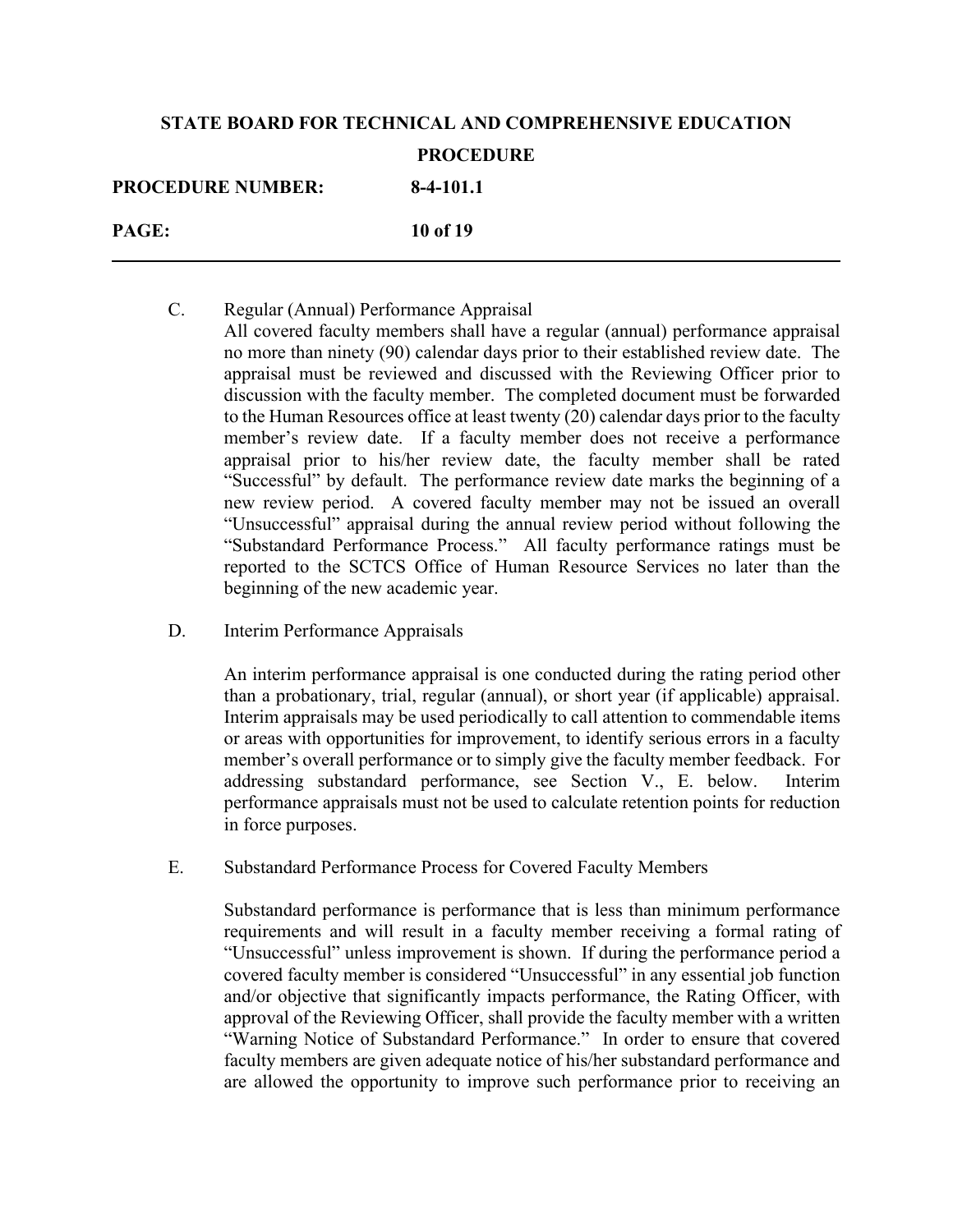| <b>PROCEDURE NUMBER:</b> | 8-4-101.1 |
|--------------------------|-----------|
| PAGE:                    | 11 of 19  |

"Unsuccessful" rating and being removed from the position, the following procedures shall be observed:

- 1. The warning notice shall provide for an improvement period of no less than thirty (30) calendar days and no more than one hundred twenty (120) calendar days.
- 2. Normally, a written warning notice for substandard performance may not extend beyond the faculty member's review date. However, the review date may be advanced to coincide with the "Warning Notice of Substandard Performance" dates.

Should the review date roll forward, and the faculty member receives a "Successful" or above rating on all essential job functions and/or objectives that significantly impact performance as noted in the warning notice, the faculty member may require a Short Year Planning Document and a Short Year Appraisal to move the faculty member back to the faculty UPA date.

- 3. Warning notices of substandard performance shall:
	- a. Be in writing and labeled as a "Warning Notice of Substandard Performance."
	- b. Be addressed to the faculty member whose performance is in question.
	- c. List job functions/objectives where performance is deficient. Explain the deficiencies and list ways to improve such deficiencies.
	- d. Specify time periods for improvement and possible consequences if performance is not brought up to an acceptable standard (reassignment, demotion, or termination).
	- e. Be presented to the faculty member for signature of acknowledgment and placed in the faculty member's official personnel record. If the faculty member refuses to sign, the Rating Officer should have an appropriate witness attest to such.
	- f. Include that a rating of "Unsuccessful" shall result if performance is not brought up to standard in the time period specified.
	- g. Include a plan for meetings to discuss faculty member progress during warning period.
- 4. The Rating Officer must develop a performance improvement plan for approval by the Reviewing Officer. The Rating Officer should include the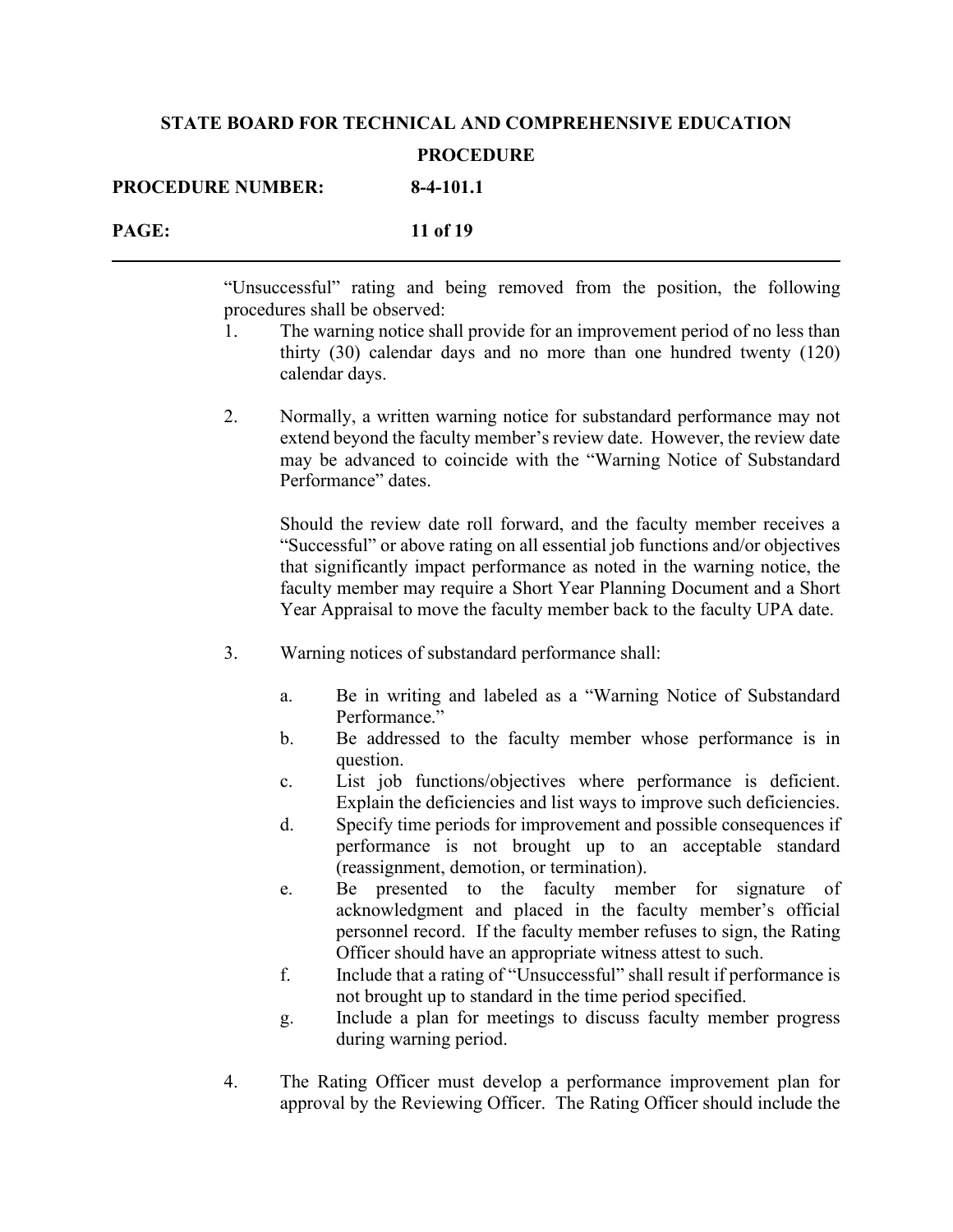| <b>PROCEDURE NUMBER:</b> | $8-4-101.1$ |
|--------------------------|-------------|
| PAGE:                    | 12 of 19    |

faculty member in drafting a performance improvement plan. The performance improvement plan should include a list of ways to improve the deficiencies and other appropriate performance related recommendations. In those instances where the faculty member does not agree upon the timing and content of the performance improvement plan, the Rating Officer with the approval of the Reviewing Officer, will make the final determination of the content and time period.

- 5. During the warning period, the faculty member and the Rating Officer shall have regularly scheduled meetings during which they discuss the faculty member's progress. Documentation is required to verify that these counseling sessions were held. Copies of this documentation shall be placed in the faculty member's official personnel record and given to the faculty member upon request.
- 6. If the faculty member's performance is rated "Successful" or above on all essential job functions and/or objectives significantly impacting performance as noted in the warning notice of substandard performance, by the end of the warning period, employment shall continue. If the faculty member is rated "Unsuccessful" on any essential job function and/or objective significantly impacting performance as noted in the written warning of substandard performance, by the end of the warning period, the faculty member shall be removed from the position immediately (reassigned, demoted, or terminated).
- 7. Once a time frame for improving substandard performance has been given, the faculty member must be rated within that specified time or the faculty member will receive a "Successful" rating by default.
- 8. If a faculty member has been issued two warning notices within a 365 day period and performance drops to a substandard level on any essential job function(s) and/or objective(s) that significantly impacts performance for a third time within a 365 day period, the faculty member shall be removed from the position upon the third occurrence of such substandard performance. In such instances, an "Unsuccessful" performance appraisal and provided with a letter of reassignment, demotion or termination must be issued. Should the faculty member receive a second warning within a 365 day period, the employee should be provided notice of the possible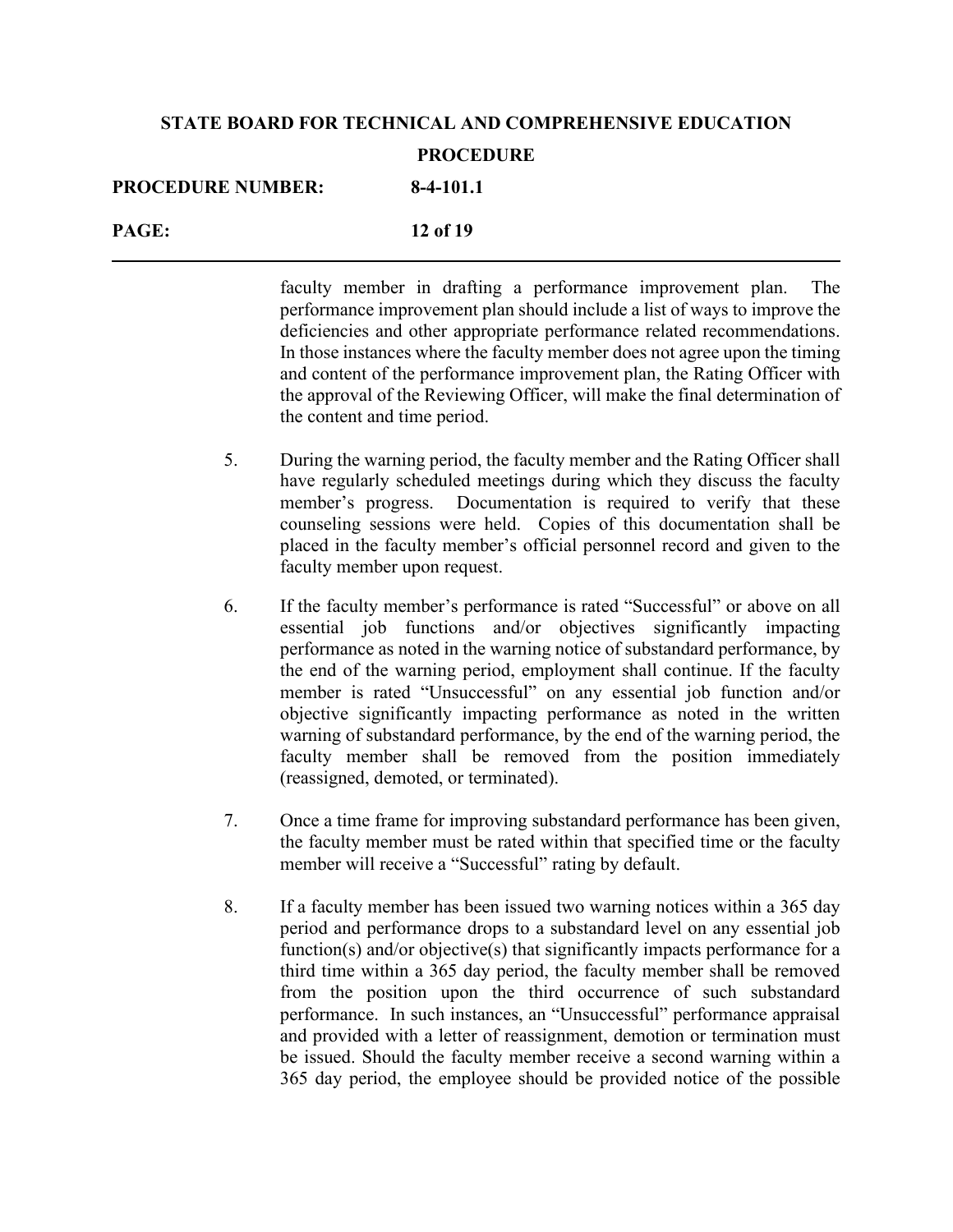| <b>PROCEDURE NUMBER:</b> | 8-4-101.1 |
|--------------------------|-----------|
| <b>PAGE:</b>             | 13 of 19  |

consequences should performance deteriorate again. A warning notice is not required on the third occurrence within a 365 day period.

- 9. The substandard performance process is not required to demote or reclassify downward a faculty member in a trial period to the same class or a class in an equal or higher band from which promoted, if the demotion occurs within the trial period. A faculty member in his/her trial period may not grieve such demotion through the grievance process. The faculty member in a trial period, however, may not be terminated or demoted to a lower banded class than that from which promoted due to performance reasons, without following the substandard performance process.
- 10. The substandard performance process above is not required to terminate the employment of a probationary faculty member.
- F. Review Date Changes

A faculty member's performance review date shall be changed for the following reasons:

- 1. A faculty member who is in trial status and has had the trial period extended shall have the performance review date advanced up to 90 calendar days for the time period such extension is in effect.
- 2. A faculty member on approved leave with or without pay for more than thirty (30) consecutive work days shall have his or her review date advanced one calendar day for each calendar day on leave, not to exceed ninety (90) calendar days after those first thirty (30) workdays, if the normal review date occurs within the period of approved absence.
- 3. A covered faculty member who within thirty (30) calendar days of his review date receives a "Warning Notice of Substandard Performance" shall have the review date advanced to coincide with the "Warning Notice of Substandard Performance" dates.
- 4. A covered faculty member who is reassigned to another position in a different discipline at the same college or within the SCTCS within six months or less of his review date shall have the review date advanced six months from the date of the reassignment. In this event, a Short Planning document and Short Year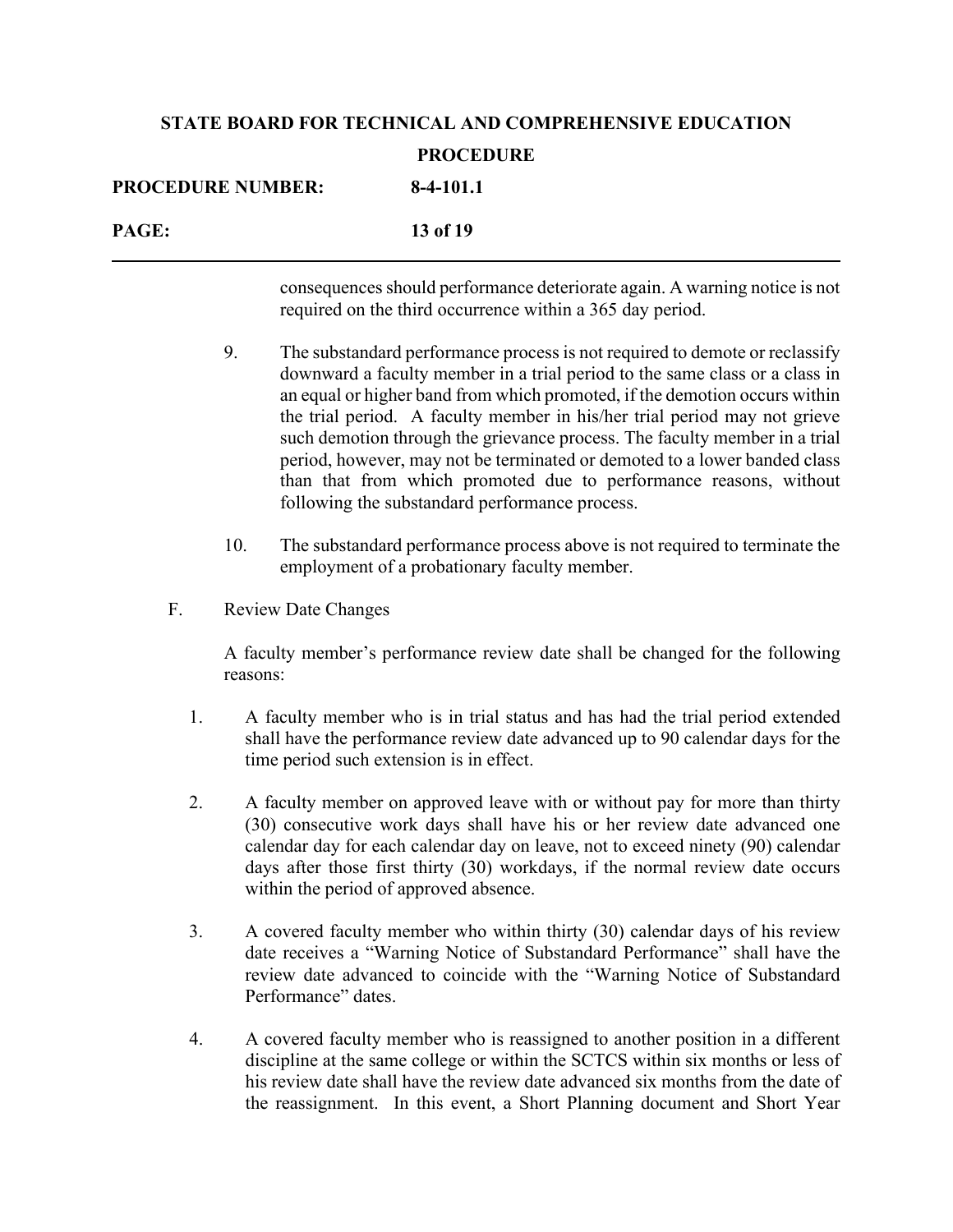| <b>PROCEDURE NUMBER:</b> | $8-4-101.1$ |
|--------------------------|-------------|
| PAGE:                    | 14 of 19    |

Appraisal may be required to transition the faculty member to the faculty universal performance appraisal date.

- G. Other Options
	- 1. A team evaluation may be substituted for individual performance appraisals.
	- 2. The College may establish a numerical weighting system for evaluating faculty members.
	- 3. The College may link the faculty member's performance appraisal to the appropriate work unit's mission, objectives, or training plans. When used, written statements of such mission, objectives, and/or training plans should be provided to the faculty member.
	- 4. Before implementation, items 1, 2, or 3 above must have an implementation plan and policy reviewed by the Vice President of Human Resource Services of the System Office and item 1 must be approved by the DSHR to ensure compliance with state regulations.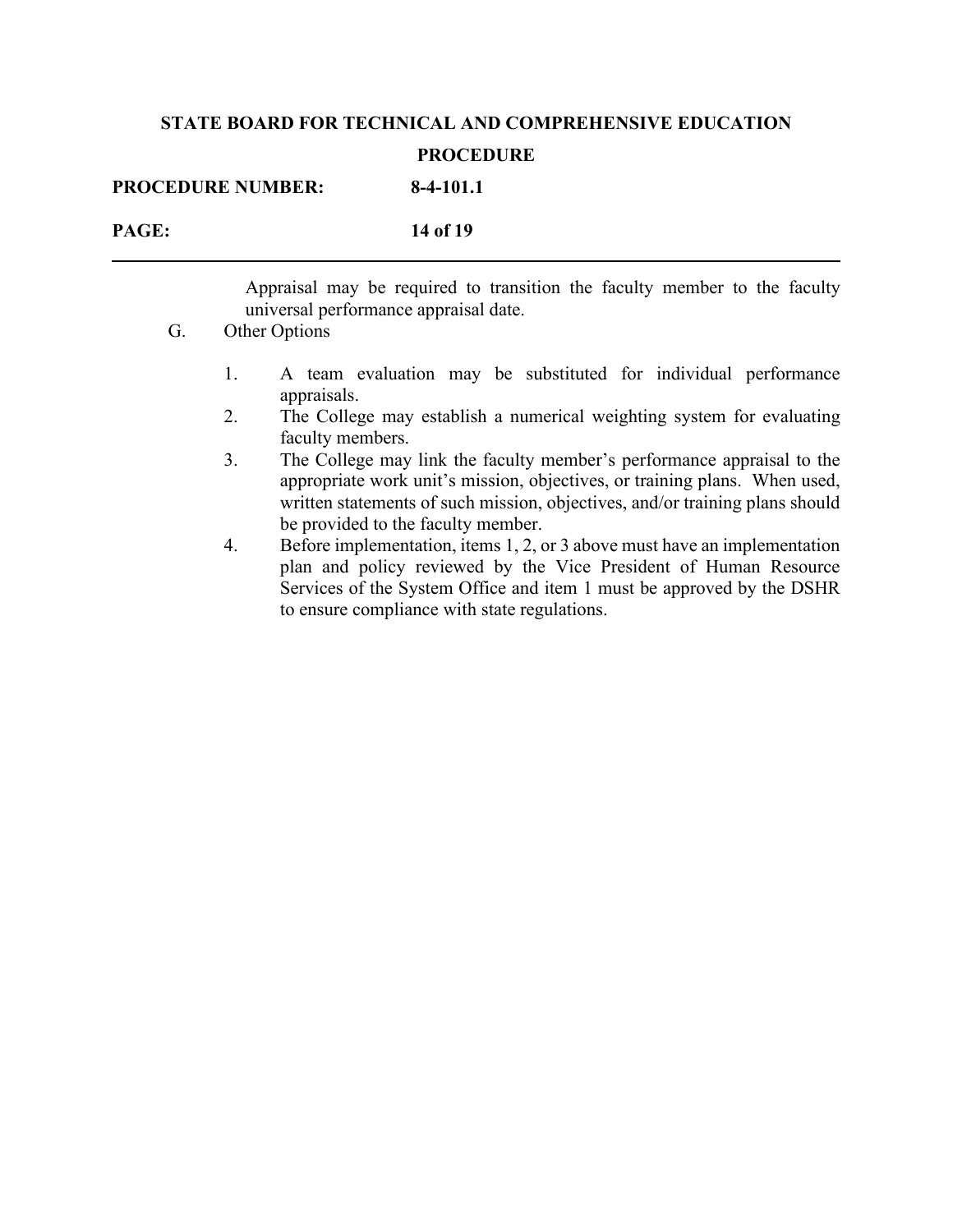**PROCEDURE NUMBER: 8-4-101.1**

**PAGE: 15 of 19**

### **ADDENDUM #1**

### SUGGESTED FACULTY JOB FUNCTIONS

- 1. Job Duty: Instructional Development Suggested success criteria include developing and maintaining course documentation; reviewing and selecting text books for courses in subject area; maintaining audio-visual and/or other materials for courses taught; being organized and well prepared for class; scheduling of class and lab time effectively.
- 2. Job Duty: Teaching Performance Suggested success criteria include providing students with course syllabus, grading/attendance policy, and other relevant information in a timely manner; relating instructional materials, discussions and other course activities to course objectives; demonstrating effective interaction skills; using practical examples and illustrations; pacing the instruction over the semester; providing students with timely tests; returning test results in a timely manner; relating tests to course objectives; following acceptable department and college grading policies. In addition, the faculty member shall, at least annually, participate in conducting a college student evaluation of at least one section of every course he/she teaches.
- 3. Job Duty: Student Advisement Suggested success criteria include maintaining required office hours; publicizing office hours and availability; referring students to other persons for appropriate assistance; maintaining appropriate records; meeting with students in a timely manner; displaying sensitivity to students' needs and problems.
- 4. Job Duty: College and/or Community Service Suggested success criteria include: assisting with recruitment as required; assisting with job/transfer placement or recommendations as required; cooperating with or participating in projects/activities of other instructional and support areas in fulfillment of the College' mission; serving effectively on college/community committees.
- 5. Job Duty: Professional Development Suggested success criteria include: developing an annual professional development plan in conjunction with supervisor; attending courses/seminars/workshops as required or planned; writing manuscripts or presenting papers at conferences, etc.; doing research projects in subject field.
- 6. Job Duty: Instructional Management Suggested success criteria include submitting reports in a timely manner; arranging physical environment as much as possible for effective learning; adhering to class schedules; providing effective classroom/lab supervisors; maintaining accurate records; providing disciplinary action where appropriate.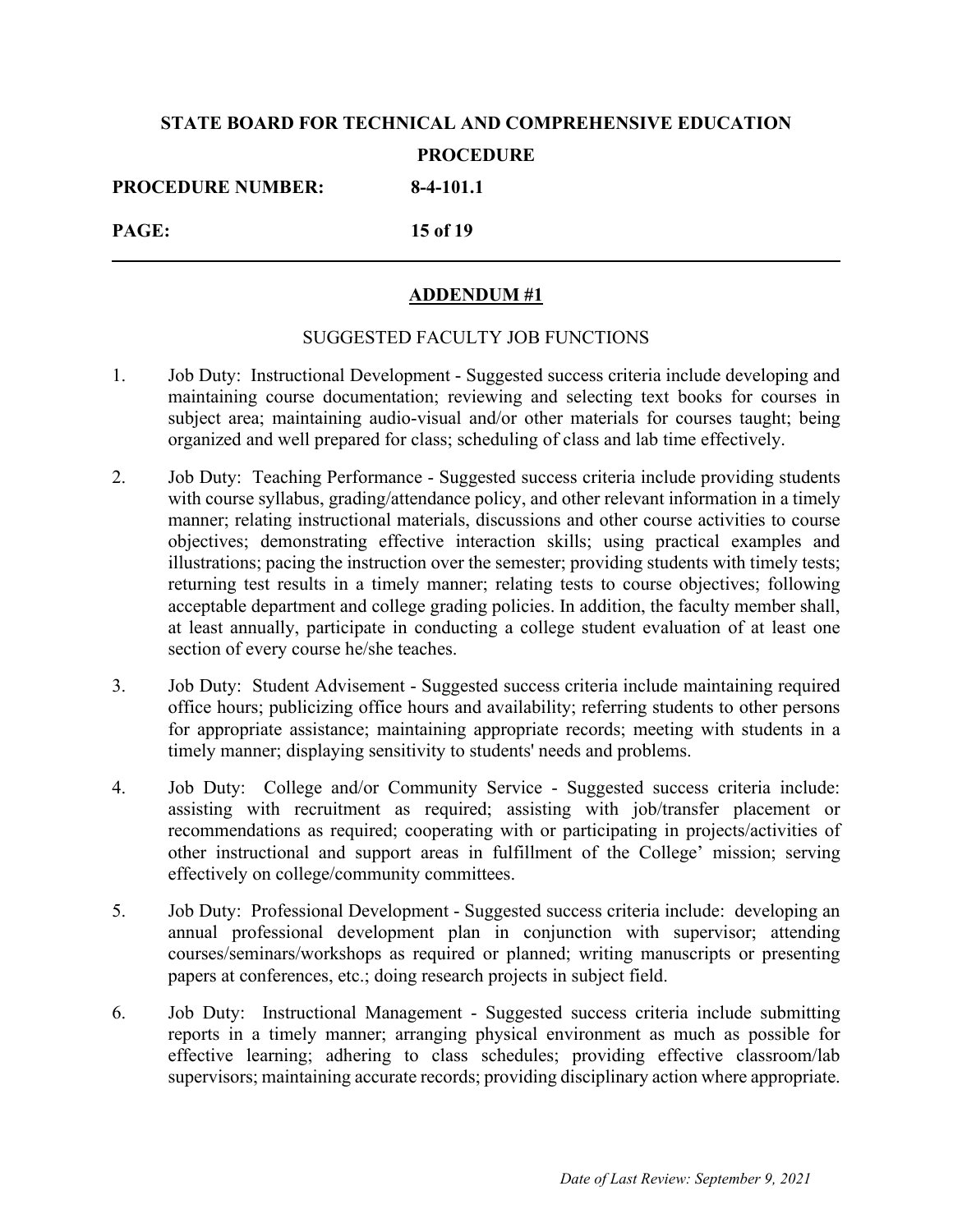**PROCEDURE NUMBER: 8-4-100.1**

**PAGE: 16 of 19**

### **ADDENDUM #2**

### GENERAL PERFORMANCE CHARACTERISTICS

This addendum provides supervisors and faculty members with a list of general performance characteristics and definitions if they are used in the process of defining or clarifying supervisory expectations.

### FUNCTIONAL QUALITIES

- 1. Technical Competence Possesses necessary knowledge and skill to effectively perform duties and applies this knowledge appropriately.
- 2. Self-Management Works with minimal supervision, manages own time effectively, maintains control on all current projects/responsibilities and follows up on all relevant issues.
- 3. Job Knowledge Possesses necessary familiarity with assigned position and follows appropriate procedures.
- 4. Quantity of Work The extent to which the faculty member produces an amount of acceptable work in order to meet schedules over which he/she has control.
- 5. Quality of Work The extent to which the faculty member neatly, thoroughly, and accurately completes job assignments according to established quality standards. Continuously improves quality of work.
- 6. Problem Analysis Able to identify problems and relevant issues and breaks problems into components. Sees relationships and alternative solutions and arrives at sound conclusions through logical process.
- 7. Accuracy of Work The degree to which the faculty member makes minimum mistakes or errors that require correction.
- 8. Time Management Faculty member reports for work promptly and effectively and efficiently uses time to accomplish job tasks.
- 9. Safety Follows established safety practices and corrects unsafe work practices.
- 10. Responsibility Asks for work after completing assignments and does not make excuses but addresses problems squarely. Offers action plans to resolve problems.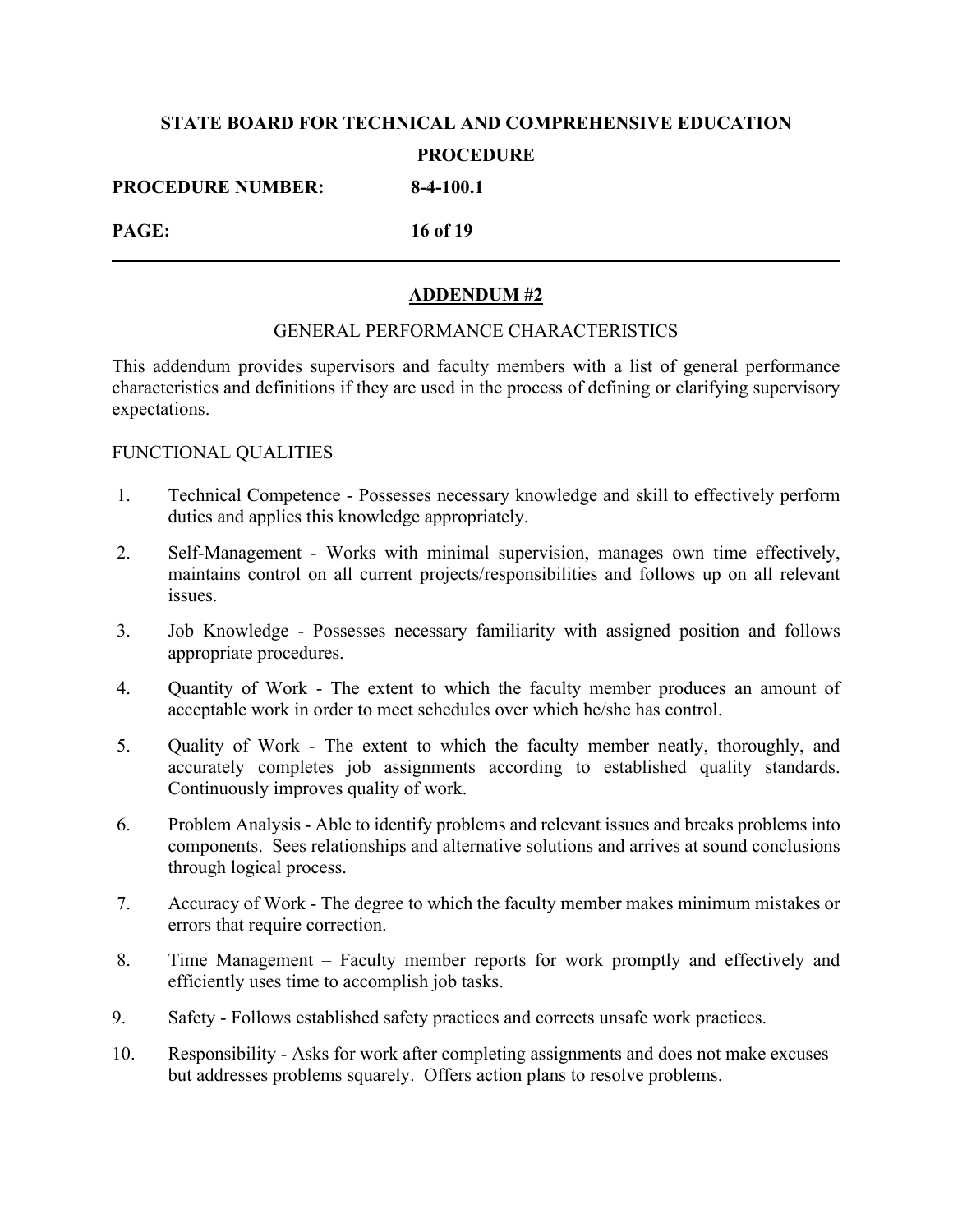| <b>PROCEDURE NUMBER:</b> | $8-4-101.1$ |
|--------------------------|-------------|
| PAGE:                    | 17 of 19    |

11. Concentration - Able to put aside distractions and stays with a job until complete. Able to stick to assignments and gets results in spite of difficulties.

### PERSONAL QUALITIES

- 12. Judgment Reasons, compares, understands, and thinks rationally on the job. Makes quality work related decisions based on sound conclusions and separates facts from opinions.
- 13. Leadership Reliable in guiding others to the accomplishment of objectives/responsibilities, development of teamwork, and the resolution of conflict/problems.
- 14. Initiative Starts assignments without prompting and independently contributes ideas and projects. Sees and acts upon new opportunities. Thinks and acts independently and promptly addresses problems.
- 15. Dependability Meets work schedules and fulfills job responsibilities and commitments. Consistently meets deadlines and follows instructions.

### INTERPERSONAL QUALITIES

- 16. Acceptance Gains confidence of others and earns respect of subordinates, peers, and superiors. Values diversity and respects opposing opinions
- 17. Teamwork Works effectively and cooperatively with others to achieve organizational goals. Demonstrates responsiveness to organizational needs.
- 18. Adaptability Adapts to job or organizational changes. Readily accepts new responsibilities and assignments.
- 19. Communication Presents clear and accurate information (both verbally and written) to peers, leaders, and customers.
- 20. Service Excellence Effectively anticipates and meets the needs of those served by continually assessing performance.
- 21. Listening Skills Asks meaningful questions and actively listens before offering comments.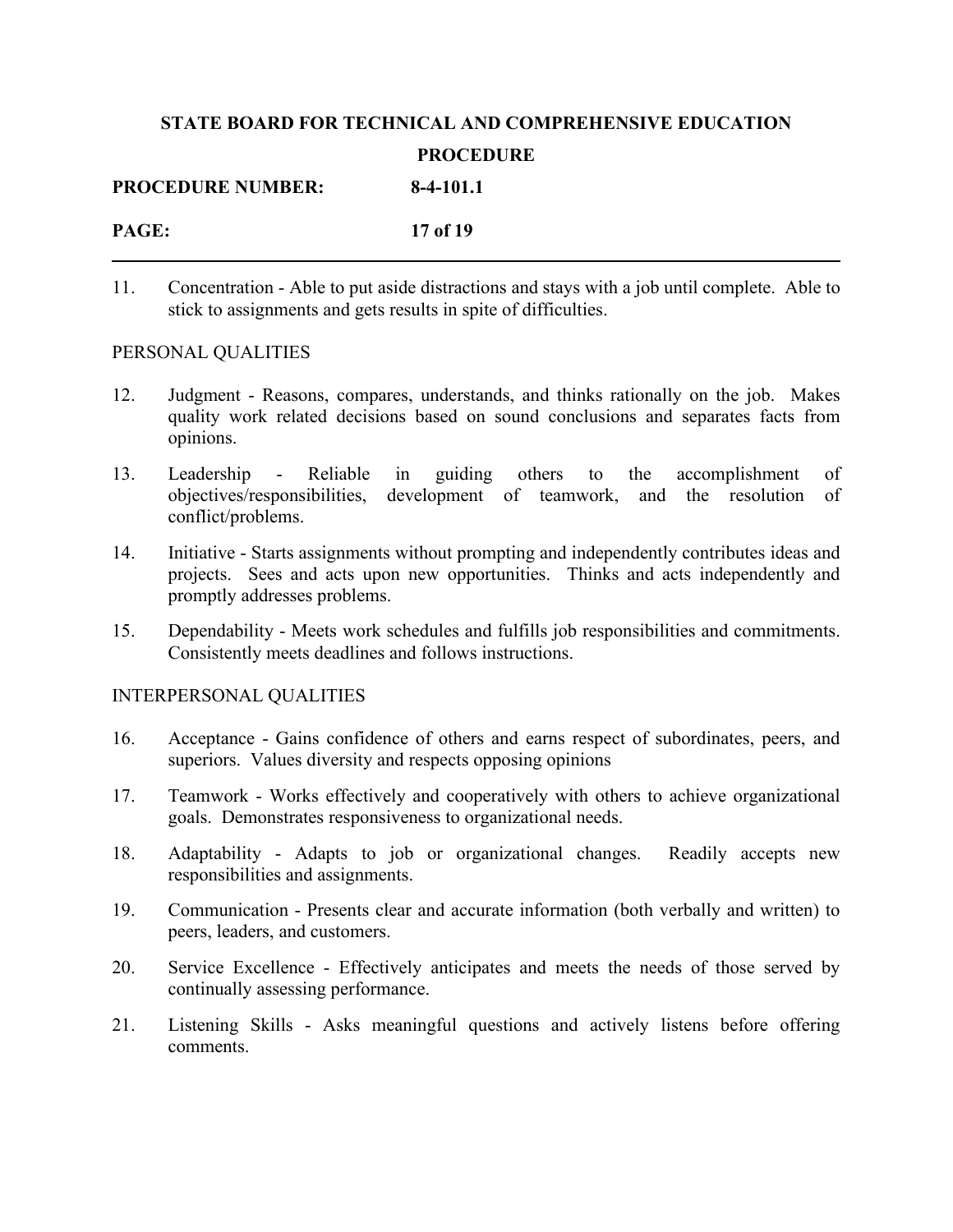**PROCEDURE NUMBER: 8-4-101.1**

**PAGE: 18 of 19**

### **ADDENDUM #3**

### ADDITIONAL PERFORMANCE CHARACTERISTICS FOR MANAGERS

This addendum provides a list of required additional performance characteristics (with definitions) for those persons in managerial and supervisory positions. These required additional managerial performance characteristics should be included on the planning document.

### MANAGEMENT CHARACTERISTICS

### MANAGEMENT QUALITIES

1. Planning and Organizing

Establishes a course of action for meeting an objective. Allocates resources and personnel for best effect and within budget limits. Develops schedules for activities and projects. Sets and observes priorities in order to avoid backlogged work. Effectively matches short term goals to contribute toward longer range plans.

2. Controlling

Monitors and facilitates faculty members' activities; establishes and maintains effective procedures to monitor and control activities within the faculty members' responsibilities.

3. Delegating

Allocates responsibilities to faculty members to help develop their career potential. Uses staff faculty members effectively by delegating decision making and other responsibilities to the appropriate faculty member(s). Provides clear instructions and leadership so delegated tasks are properly completed. Monitors the progress and results of delegated assignments and keeps informed of developments in area of responsibility. Where appropriate, establishes and empowers teams to improve work systems and processes.

4. Motivating

Creates an organizational climate and work environment in which faculty members can perform to the best of their abilities. Establishes faculty member motivation by giving faculty members timely and regular recognition and feedback for work performed. Ensures that faculty members are aware of the possibility of advancement and growth. Develops a sense of trust and responsibility.